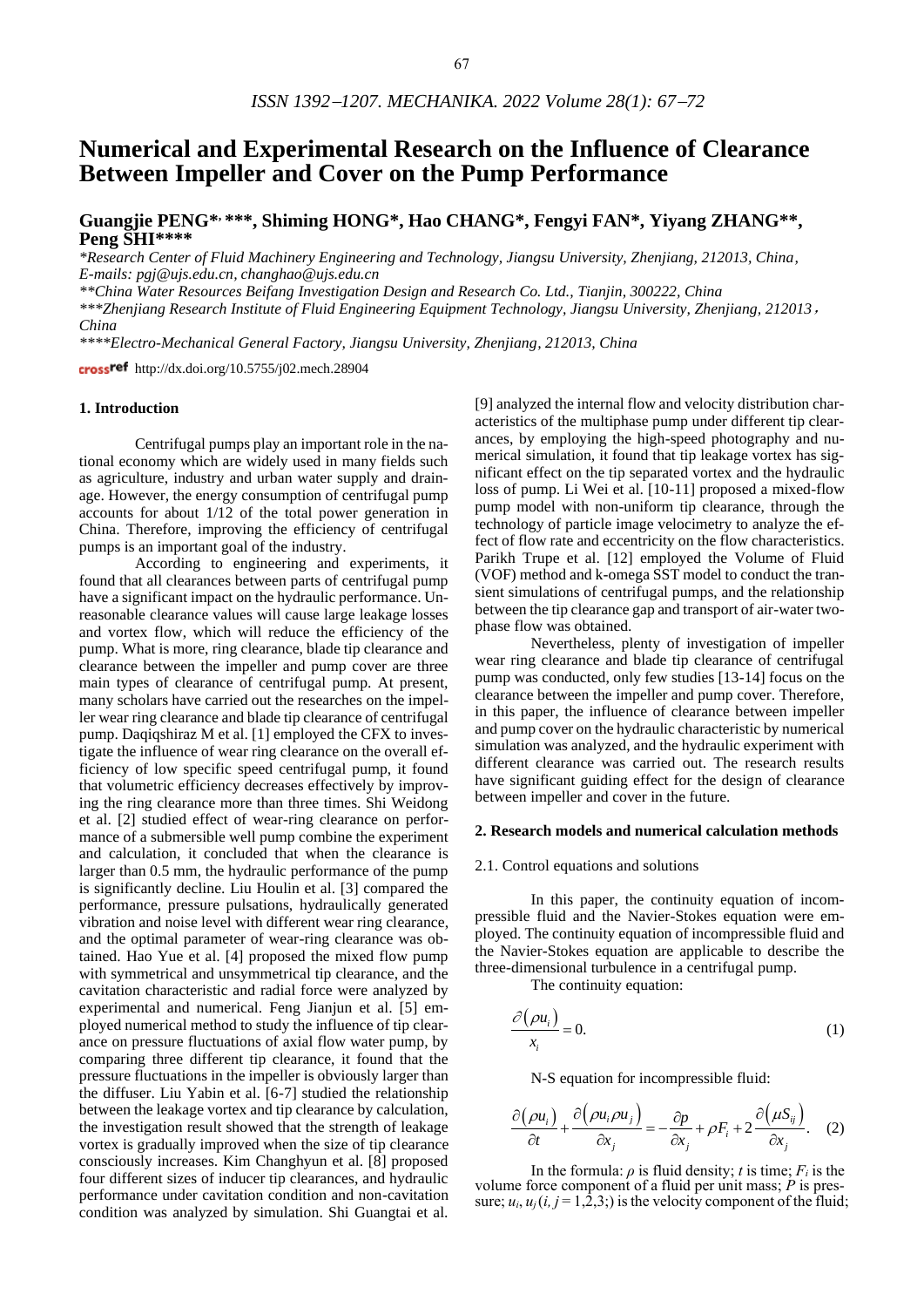$x_i$ ,  $x_i$  (*i*,  $i = 1,2,3$ ;) is coordinate component; *μ* is molecular viscosity coefficient; *sij:* is the fluid deformation rate tensor

$$
S_{ij} = \frac{1}{2} \left( \frac{\partial u_i}{\partial x_j} + \frac{\partial u_j}{\partial x_i} \right).
$$

In this paper, Reynolds average method  $[15 - 16]$ is used to solve the above governing equation, and the twoequation model in vortex-viscous model is used to close the equations. According to the flow characteristics inside the centrifugal pump, the *SST K*-*ω* turbulence model was selected to predict the separation flow, reflux and large curvature flow. Coupling of pressure and velocity is realized based on SIMPLEC algorithm (just improve the coefficient during the velocity-correction equation), that can speed up convergence and improve calculation efficiency. The governing equation is discretized by finite volume method. High Resolution discrete scheme was used for convection term and the diffusion term adopts the central difference scheme.

#### 2.2. Physical model and boundary conditions

In this study, the flow field of a centrifugal slurry pump at the Q<sub>BEP</sub> (Best Efficiency Point, BEP) was analyzed. The pump speed was 1000 r/min, the flow rate was  $288 \text{ m}^3/\text{h}$ , the head was 11.5 m, the inlet diameter was 175 mm, the outlet diameter was 150 mm, the impeller had 3 blades, and the impeller outer diameter was 310.4 mm.

The physical model was established by 3D modeling software Unigraphics NX, and the results were shown in Fig. 1. According to the characteristics of the calculation domain, the pump is divided into six parts, namely inlet, impeller, volute, auxiliary vane area, front pump cavity and rear pump cavity. In addition, the front pump cavity is divided into two calculation domains, one is the auxiliary blade domain, which was set as the rotation domain with the same speed as the impeller. The other part is the front pump cavity, which was set as the static domain. What is more, the models with different axial clearances were obtained by changing the axial position of the impeller. When the front cover is completely fitted to the wall of the pump chamber, it is defined as a model with a clearance of 0 mm.



Fig. 1 3D model of centrifugal pump



Fig. 2 Mesh generation

Considering the complexity of the simulation model, hybrid unstructured grid with tetrahedral elements was applied to discretize the domains. In order to capture the details of the internal flow field, local encryption was employed on the clearance and tongue. And the results of mesh generation are shown in Fig. 2. The total number of mesh nodes of centrifugal pump is 561,000, and the total number of elements is about 2,356,000. The number of mesh nodes and elements of each part is shown in Table 1.

Meanwhile, the boundary conditions are set as follows: the inlet of the pump is set as the mass flow, assuming that the flow direction is perpendicular to the inlet, and the different mass flow values are given under different operating conditions. The pump outlet boundary is set as average static pressure. In addition, the impeller field and the auxiliary blade field are set as the rotating field, and the rotating speed is 1000 r/min.

Table 1

|                         | Inlet                    | Impeller | Volute       |     | Auxiliary vane Front pump cavity Back pump cavity |      |
|-------------------------|--------------------------|----------|--------------|-----|---------------------------------------------------|------|
| Nodes (ten thousand)    | 8.6                      | 21.8     | 18.3         | ر…  | ۰.                                                |      |
| Elements (ten thousand) | $\Omega$ $\Omega$<br>o.∠ | 10.2     | 95 J<br>ے. ر | 4.4 | ن .                                               | 16.3 |

Number of grids in each computational domain

The other calculation fields are set as the stationary field. Frozen rotor was set as the interface between the rotating field and stationary field. The wall of front and back cover plates was set as rotating walls, and the rotating speed was also 1000 r/min. All domain walls are set as no slip walls. Standard wall functions are used in the near wall region. Considering the convergence speed and calculation accuracy, the time step is set as 0.01 s.

When the average residuals of each item are less than 0.0001, the calculation is considered to be convergent.

# 2.3. Grid independence analysis

Several meshes were used to evaluate the influence of the number of elements based on the pump head and pump efficiency for the same flow conditions. Table 2 compares the predictions for four meshes. Even with a large number of elements, the predicted heads were all within 0.3%, and the pump efficiencies were within 2%. Thus, with 2.35 million elements, the predicted head and efficiency were within 1% of the results with the largest mesh, so the smallest number of elements was considered appropriate.

# **3. Experiment verification**

In order to verify the accuracy of the numerical simulation method, the hydraulic performance experiment under 0 mm clearance (For better understanding, the clearance less than 0.01 mm is defined as 0 mm clearance) was carried out. The hydraulic performance characteristic curve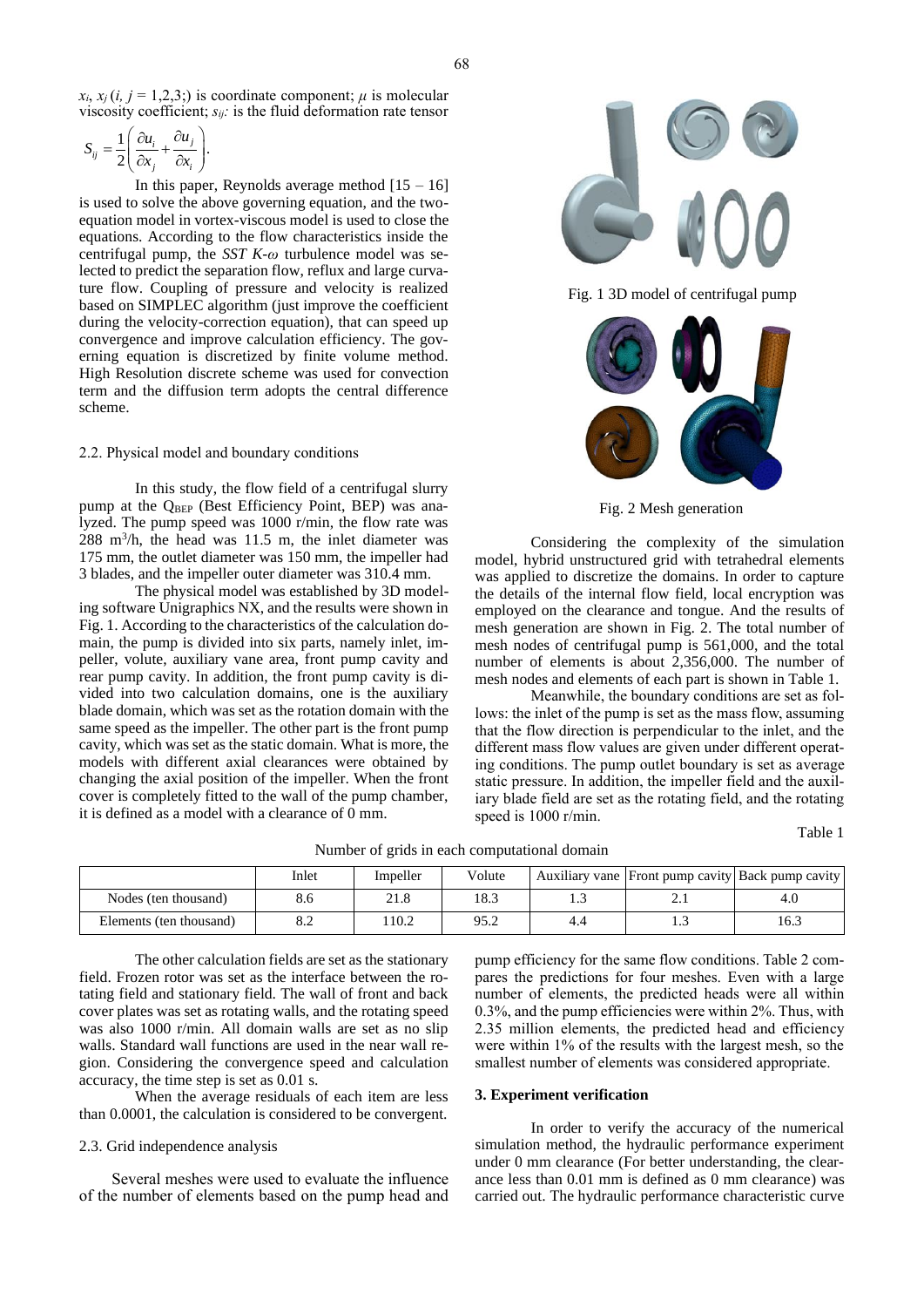is shown in Figs. 3 and 4. The calculation results are consistent with the experiment, especially in the optimal and over-load flow conditions, the efficiency deviation is less than 1%; while the efficiency value calculated in the partload flow condition is higher, the maximum error is 2.4%. Meanwhile, the calculated error of head is within 0.4 m, and the relative error is within 4%, which ensure the accuracy of numerical simulation method for further internal flow field analysis.

Table 2

Performance comparison with various numbers of elements for the *QBEP* flow conditions

| Number of elements | Predicted head, m | Pump efficiency, % |  |
|--------------------|-------------------|--------------------|--|
| 2356139            | 11.52             | 84.2               |  |
| 4278364            | 11.45             | 83.8               |  |
| 7308476            | 11 22             | 83.3               |  |
| 9205483            | 10 98             |                    |  |



Fig. 3 The efficiency-flowrate curve under clearance of 0 mm



Fig. 4 The head-flowrate curve under clearance of 0 mm

In this paper, three different flow conditions were selected for flow analysis, namely, optimal flow condition  $(Q = 80 L/s)$ , part-load flow condition  $(Q = 40 L/s)$ , and over-load flow condition ( $Q = 120$  *L/s*). Fig. 5 presents the static pressure distribution in the middle section of the centrifugal pump. As the flowrate increases, the pressure in the pump gradually improves. Furthermore, an obvious lowpressure area on the inlet of suction surface can be found under part-load flow condition. And under the part-load flow condition and optimal flow conditions, the pressure increases from impeller inlet to the volute outlet. While under over-load flow conditions, the pressure of volute diffuser section decreases significantly compared with that in the

volute. As the flowrate increases, pressure increment gradually decreases from impeller inlet to the outlet of volute, which result in the reduction of head. What is more, the pressure distribution in the impeller and volute is more uniformly in the circumferential direction under part-load condition, the obvious pressure fluctuation can be found near the tongue. Furthermore, under the optimal flow condition, the pressure increase uniformly from the impeller inlet to the outlet, but the local pressure distribution in the volute is relatively disorder. When the flow rate increase to 120 L/s, an obvious high-pressure area appears can be observed at the impeller outlet, and the pressure near the tongue variation drastically.



Fig. 5 Static pressure distribution in the middle section of a centrifugal pump

Fig. 6 is the absolute velocity distribution of the middle section of centrifugal pump. Under different flowrates, the velocity distribution of internal flow field exists large difference. As the flowrate increases, the flow velocity in the runner decreases significantly. Under the partload flow conditions, the velocity is gradually decrease from the impeller outlet to volute outlet, and the kinetic energy is converted into potential energy in the diffusion section of the volute. Meanwhile, the velocity variation in the volute is small under optimal flow condition, but a local low-velocity zone was found at the tongue of volute, which result from the generation of the flow separation. What is more, due to the effect of the backflow and vortex, there is a large lowvelocity area in the volute under over-load flow conditions. At the same time, the flow velocity of the diffusion section increases significantly, and the potential energy is transformed into kinetic energy, which resulting in the hydraulic loss and head reduction.



Fig. 6 Absolute velocity distribution in the middle section of a centrifugal pump

Figs. 7 and 8 are the streamline distribution of the middle section of centrifugal pump and velocity vector distribution at the tongue respectively. The obvious leakages and vortices were found in the impeller flow passage under part-load flow conditions, which block the flow passage and restrain the work of the impeller. At the same time, a circulation flow was generated result from the impaction of water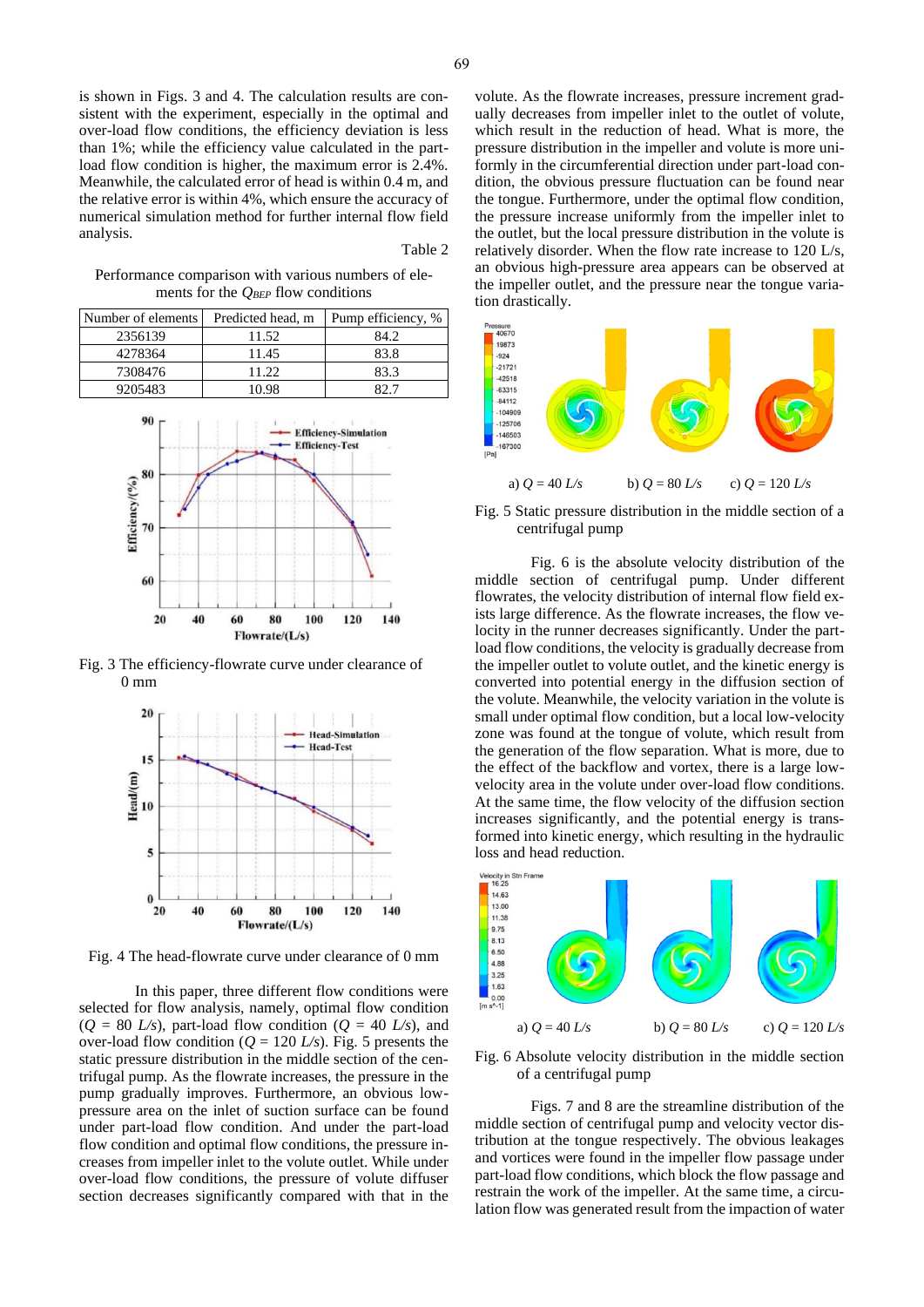on the tongue. With the flow rate increase to the optimal flow condition, the flow separation in the impeller and circulation flow at the tongue have been effectively improved, and the impaction of tongue is gradually decrease. Meanwhile, under the over-load flow conditions, the flow in the impeller channel is very smooth, but a severe impaction was generation at the outlet of impeller, which result in a large area of backflow in the volute. Furthermore, an obvious rotor-stator interaction can be found near the tongue, which cause the serious hydraulic loss of internal flow field.



Fig. 7 Streamline distribution in the middle section of a centrifugal pump



Fig. 8 Velocity vector distribution near the separating tongue of centrifugal pump

## **4. Analysis of flow characteristics under different clearance**

Calculation domains of five centrifugal pump models with different axial clearances (0, 0.1, 0.22, 0.42, 0.62 mm) were built, and the numerical simulation under the optimal flow condition were carried out. Meanwhile, the clearance leakage flow was monitored in the calculation, as shown in the Table 3. Considering the flow into the rear pump cavity under different clearances is less than 0.0001 *L/s*, so the leakage loss of the rear pump cavity can be ignored. What is more, it found that fluid leaks from the

high-pressure volute into the low-pressure pump cavity, and one part of leakage fluid under the effect of auxiliary vane flow into the volute, other part flows back to the impeller inlet, which induce to the generation of leakage losses. However, when the clearance is 0 mm, fluid cannot flow from the front pump cavity into the inlet. Therefore, under the effect of auxiliary vanes, the fluid returns to the volute without leakage loss. At the same time, as the axial clearance increases, the flowrate of leakage into the front pump cavity and flow back to the inlet gradually increases, while the flowrate return to the volute by auxiliary vanes gradually decreases, and the flowrate flowing back to the impeller inlet increases. Therefore, the leakage loss increases and the efficiency of the centrifugal pump decreases.

Fig. 9 shows the streamline distribution in middle section of centrifugal pump and velocity vector distribution near the tongue under different clearances. With the increase of the clearance, the overall flow state is similar, the flow separation on the pressure surface of blade inlet is slightly increased, which indicates that the variation of clearance has little effect on the mainstream of pump. Furthermore, when the clearance is 0 mm and 0.1 mm, the flow impaction on the tongue is obviously less than the clearance is 0.22 mm and 0.42 mm, and the fluid flows smoothly along the flow channel. However, when the clearance increases to 0.62 mm, the strong impaction was generated at the tongue of volute, which result in great hydraulic loss of pump.

Fig. 10 shows the absolute velocity distribution of centrifugal pump in the vertical axis section. Under different clearance conditions, the absolute velocity distribution present the similar variation trend. The absolute velocity gradually increases from impeller inlet to outlet. After fluid entering into the volute, the absolute velocity gradually decreases, and the kinetic energy is transformed into pressure energy. Due to the velocity distribution of the pump is asymmetry, which lead to the flow in the volute is more turbulent, and the vortex movement is obvious. As shown in the Fig. 10, as the clearance increases, the absolute speed in the front pump cavity decreases. The auxiliary vane can only make adjacent fluid flow back to the volute, and other fluid without the effect of auxiliary vane flow through the clearance into the impeller inlet. Therefore, the larger the clearance, the greater the leakage is generated in the internal flow. In addition, the fluid flowing out of the clearance interferes with the flow of the impeller inlet. With the increase of clearance, the interference effect is gradually enhanced, and the low-speed area at suction surface of the blade inlet is increased, namely, the more severe flow separation is generated.

Table 3

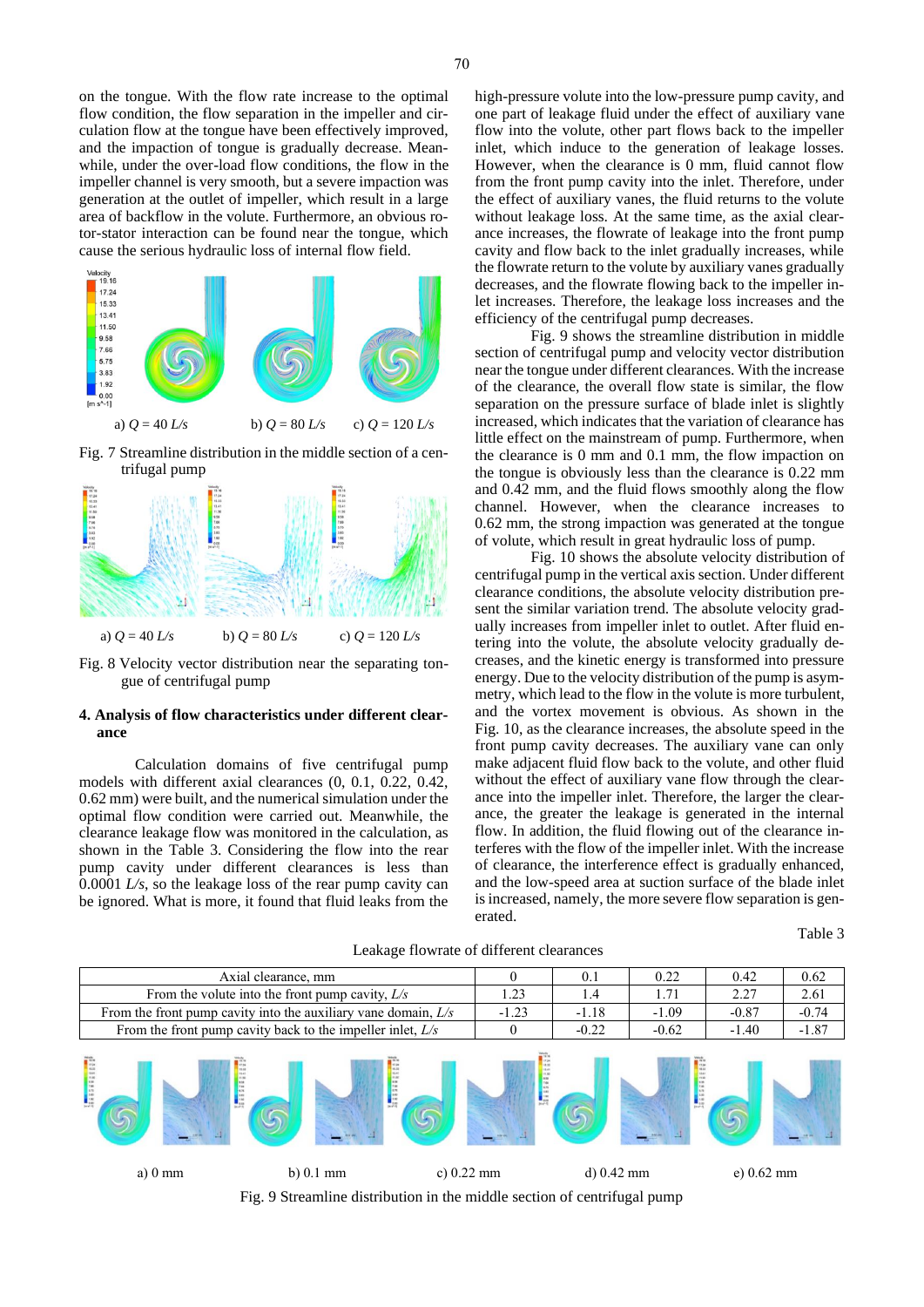71



Fig. 10 The absolute velocity distribution of the vertical axis section of the centrifugal pump

### **5. Hydraulic experiment with different clearance**

In this paper, in order to ensure the accuracy of the previous investigation, the experiment rig is built, and the hydraulic experiment with four clearances under different flow conditions were carried out. The experiment is to change the clearance between the front cover and the pump cover by adjusting the bearing assembly of the model pump. When the front cover is completely fitted to the wall of the pump chamber, it is defined as a model with a clearance of 0 mm. The experiment rig is shown in the Fig. 11.



Fig. 11 The experiment rig

All transducer has been calibrated before the experiment, the deviation of electromagnetic flowmeter is less than  $\pm 0.2\%$ , the deviation of head transducer is less than  $\pm 0.1\%$  and the torque speed sensor is less than  $\pm 0.1\%$ . As shown in the Figs. 12 and 13, according to the result of the hydraulic experiment, it found that as the increase of the clearance, the head and efficiency gradually decrease. Meanwhile, the decrement is increases constantly. This phenomenon is attribute to the fluid flow back to the impeller through the clearance, with the increase of clearance, the backflow is obviously improved, which result in improvement of volume loss. Therefore, the head and efficiency present significant decline trend.



Fig. 13 The experiment result of efficiency

#### **6. Conclusion**

In this paper, the calculation model with different clearance were established, and in order to verifies the accuracy of the numerical simulation, the hydraulic experiment under different flow conditions was carried out. When establishing the physical model, the front and rear pump cavities were considered. According to the investigation of numerical simulation and experiment, the conclusions can be obtained as follow:

1) The flow field characteristics of centrifugal pumps with 0 mm clearance are analyzed. The results show that as the flowrate increases, the pressure inside the impeller increases. Under part load flow conditions, the pressure distribution of impeller and volute is uniform in the circumferential direction, and the great radial pressure gradient is generated. With the flowrate increase to the over-load flow conditions, an obvious high-pressure area was found at the outlet of impeller, and the dramatic pressure fluctuation is generated at the tongue.

2) The hydraulic loss of the part load flow condition is mainly caused by the leakage in impeller and circulating flow in volute, while the hydraulic loss of the overload flow condition is mainly result from the large-area backflow in the volute.

3) By comparing the calculation results of different clearance models under the optimal flow conditions, it is found that as increases of clearance, the fluid flow from the front pump cavity into the impeller inlet is gradually increases. Meanwhile, due to the limited range effect of the auxiliary blades, the fluid flow back to the volute is decline. In addition, the fluid flowing out of the clearance interferes with the flow of the impeller inlet. With the increase of clearance, the interference effect is gradually enhanced, and